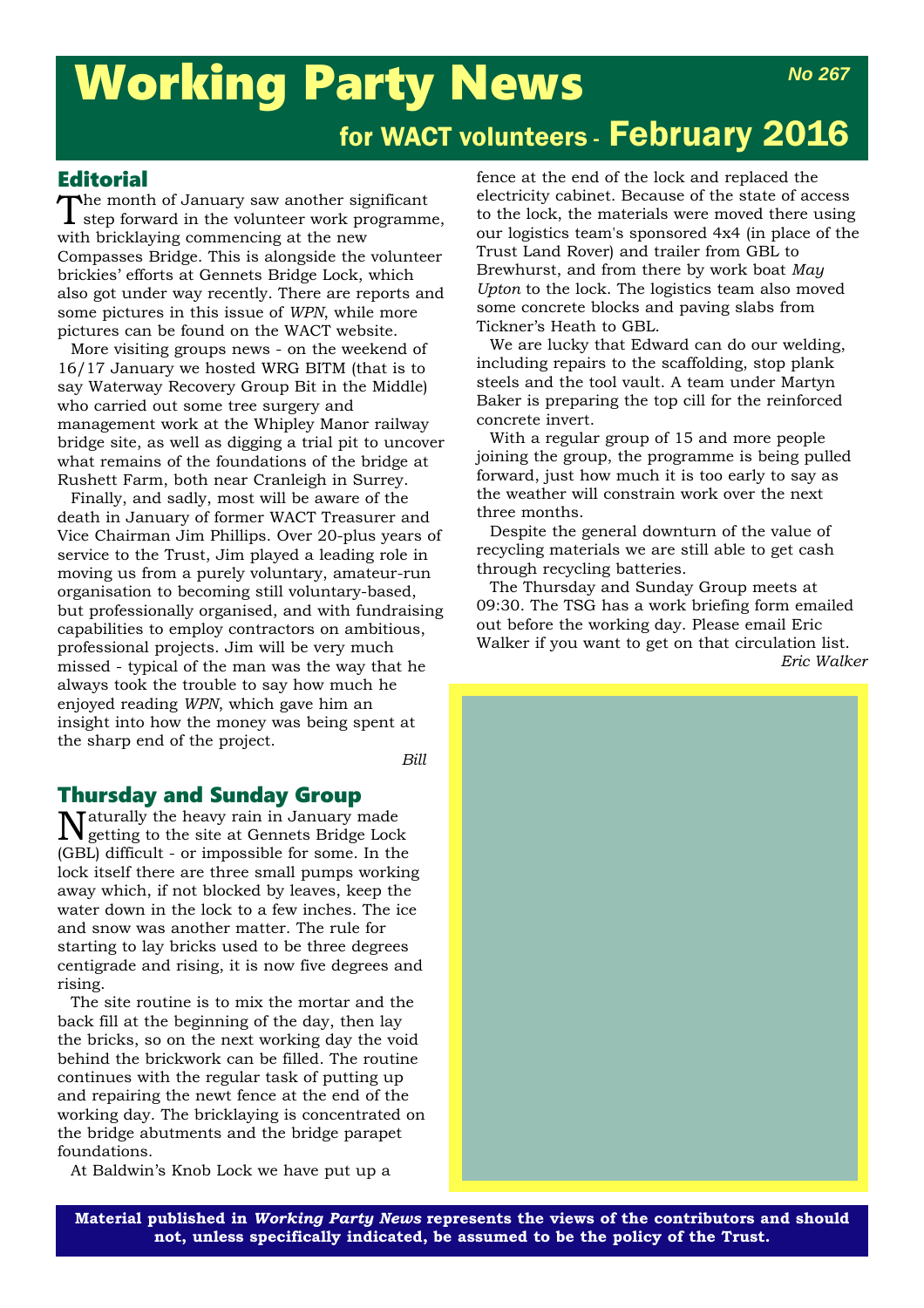# Mrs Bucket Group - Keeping Up **Appearances on Mondays**<br>A s anticipated in the last  $WPN$ , we continued

 $\tilde{A}^{\rm s}$  anticipated in the last *WPN*, we continued working in Sidney Wood during January. We have cleared both culverts yet again and repaired the safety fence above the first culvert (near Firtree copse). Trees on the non-towpath side of the canal have been cut back, a channel for the water at the overspill weir near lock 16 has been dug out which will reduce the water level in the canal even more and we cleared the culvert outflow stream, including the removal a large branch which had broken off an adjoining huge oak tree. The surplus water should now flow more freely.

We need to return to complete tidying up from the overspill weir to lock 16, likely in February when we are meeting on the 1st and 15th.

*Nick Wood*

# Summit (Northern) Working Party

n 16 January, our now regular third Saturday team spent the day dismantling the scaffold that we had constructed in December from which the contractors were able to erect the bridge parapets. We then transferred it into the canal bed to create a complete deck under the bridge from which the bricklayers could work (see visiting groups report elsewhere).

Such is the pace of volunteer work on this site that two weeks on it is difficult to remember exactly what else we did! I should mention that both Dave and Andrew Evans put in many hours on site between the organised visits. Their preparation means that we never waste time when we arrive to work on site.

The next third Saturday work party is on 20 February when we hope to continue the bricklaying if the weather allows.

*Bill Nicholson* 

#### Hedgelaying Team

 $\rm W$ assail all. 'S'now the leader spoketh and low, it did, a little bit. One evening and morning then gone. Was that winter or will it be later this year, like April? A horticulturalist's nightmare.

Just to ramble a bit further, does age impair judgement or is it sheer stupidity that on 26 January I drove into a field believing that I wouldn't get stuck. Wrong! So thanks Steve for towing me out, backwards, at about 20mph. I don't need to go to Alton Towers for my thrills. Just try driving backwards with no speed control

# Hedging at Haybarn

*The hedgelaying team's recent efforts at Haybarn, along the Arun Navigation section of canal, 26 January 2016, met with general approval. Keith Nichols took the pictures (after he had been extricated from the mud).*

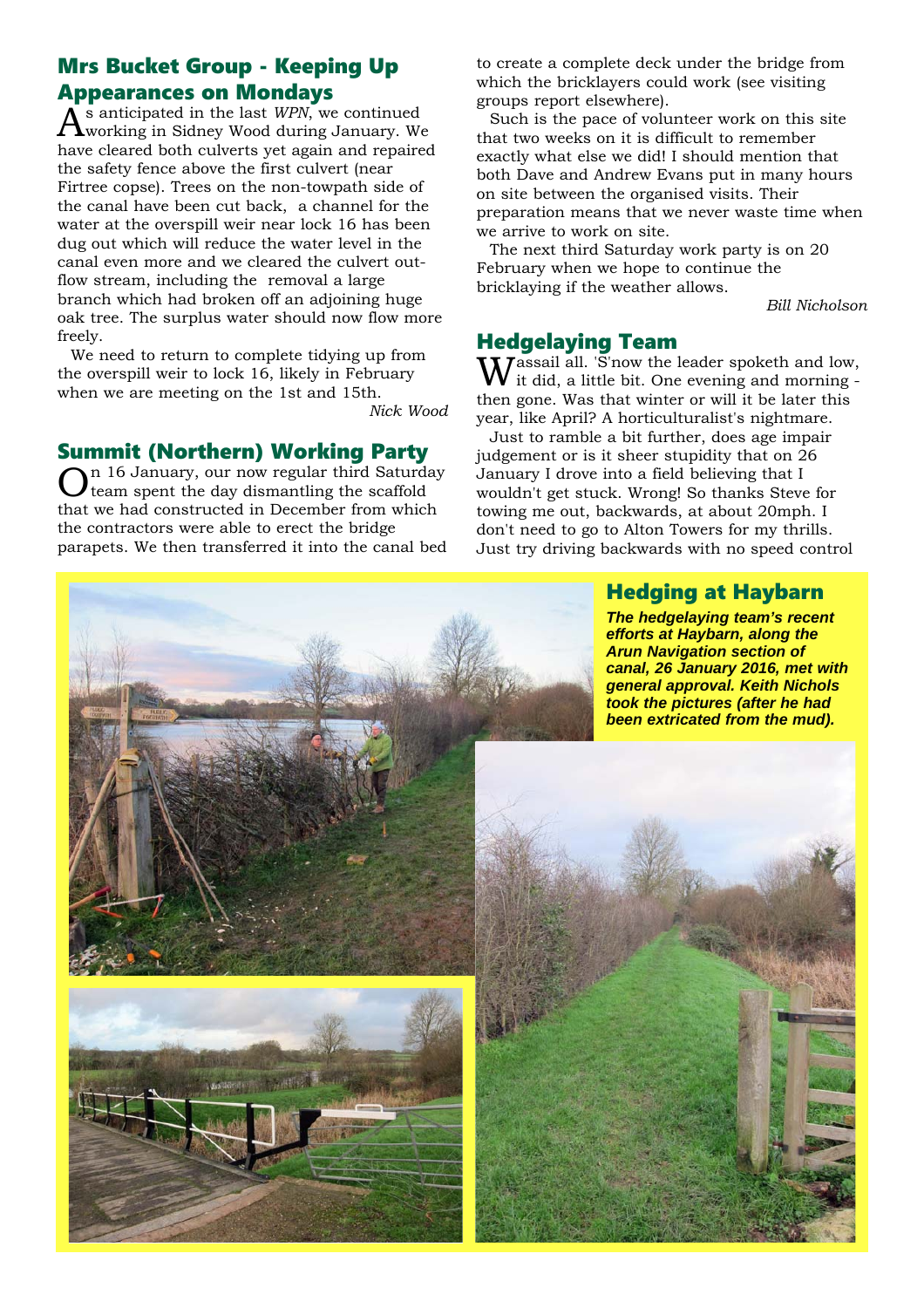in a field and then a 90 degree turn through a gateway. Pass me fresh underwear somebody please.

And now, the boring stuff.

The last three Tuesdays of January saw us move from Devil's Hole and coppicing, down to Haybarn and the start of laying. A day of flooding and strong wind, a day of cold but glorious sunshine, a day of gale force wind and driving rain. The weather isn't boringly sunny and hot then.

So respectively we layed 8m in half a day, 17m in a full day and 12m in half a day. Good going, good teamwork, rubbish leader I heard someone say.

I met the landowner on the 26th, who was very pleased with what we were doing. So a big pat on the back to all of the team and a cow pat on the head for me.

So far I've not seen much wildlife at the Haybarn apart from the usual swans and one bedraggled Redwing who was as p....d off with the rain as we were.

I hope this leaves you as it has left me!

*Keith Nichols*

#### Visting Groups - NWPG

As many will have seen from the WACT website, 22 January saw the start of volunteers laying bricks, blocks and pavers at Compasses Bridge. It is now full steam ahead until the contractors return at Easter (not far away) to divert the access road into the airfield across the new bridge.

NWPG members Mike Fellows and Graham Hawkes kindly joined us on the Friday of this weekend to set out the brickwork and to generally work out how it was all going to fit together. Dave Evans and a small team finished off the scaffold steps down onto the working platform that neatly covers the area under the bridge. This means that there is plenty of covered space to both lay and store bricks at the same time.

It is also kitted out with a set of 110v light units so that neither the weather nor the dark can now



*First brick at Compasses, laid by Mike Fellows of NWPG (pic supplied by Bill Nicholson)*

stop work from proceeding. And proceed it did. On Saturday we were joined by fellow NWPG bricklayers some of whom have not laid a brick on the W &A since the construction of Loxwood New Lock!

We were pleased to train up one of our Saturday team (who showed great promise) so that we managed to employ five brickies in total on the two main walls. By the end of the weekend, 11 courses had been laid on the north side and eight courses on the south.

Once the canal had been rapidly pumped out by the new 6in pump, work continued on the training

| <b>Name</b>           | <b>Group/Project</b>      | Tel           | e-mail                              |
|-----------------------|---------------------------|---------------|-------------------------------------|
| Julian Cheek          | Maintenance coordination  | 01483 505566  | julian cheek@weyandarun.co.uk       |
| Maurice Cranefield    | Visiting working parties  | 01483 505566  | Maurice_Cranefield@weyandarun.co.uk |
| Dave Evans            | Health & Safety Officer   |               | compasses@weyandarun.co.uk          |
| Eric Walker           | Loxwood Projects          | 07717855340   | tsg@weyandarun.co.uk                |
| Margaret Darvill      | Mid Week Working Party    | 01483 894606  | margaret_darvill@weyandarun.co.uk   |
| John Empringham       | <b>Monday Group</b>       | 01483 562657  | mondaygroup@weyandarun.co.uk        |
| <b>Kev Baker</b>      | Loxwood Link              | 02380 861074  | loxwoodlink@weyandarun.co.uk        |
| John Smith            | <b>Tickner's Depot</b>    | 01903 235790  | depot@weyandarun.co.uk              |
| <b>Tony Clear</b>     | Winston Group (Lordings)  | 01903 774 301 | winstonsgroup@weyandarun.co.uk      |
| <b>Keith Nichols</b>  | Hedge laying              | 01403 753882  | hedging@weyandarun.co.uk            |
| <b>Bill Nicholson</b> | Northern working parties  | 01844 343 369 | bill@nwpg.org.uk                    |
| Dave Evans            | Summit working party      |               | compasses@weyandarun.co.uk          |
| <b>Bill Thomson</b>   | <b>Working Party News</b> | 01903 744767  | bill_thomson@weyandarun.co.uk       |